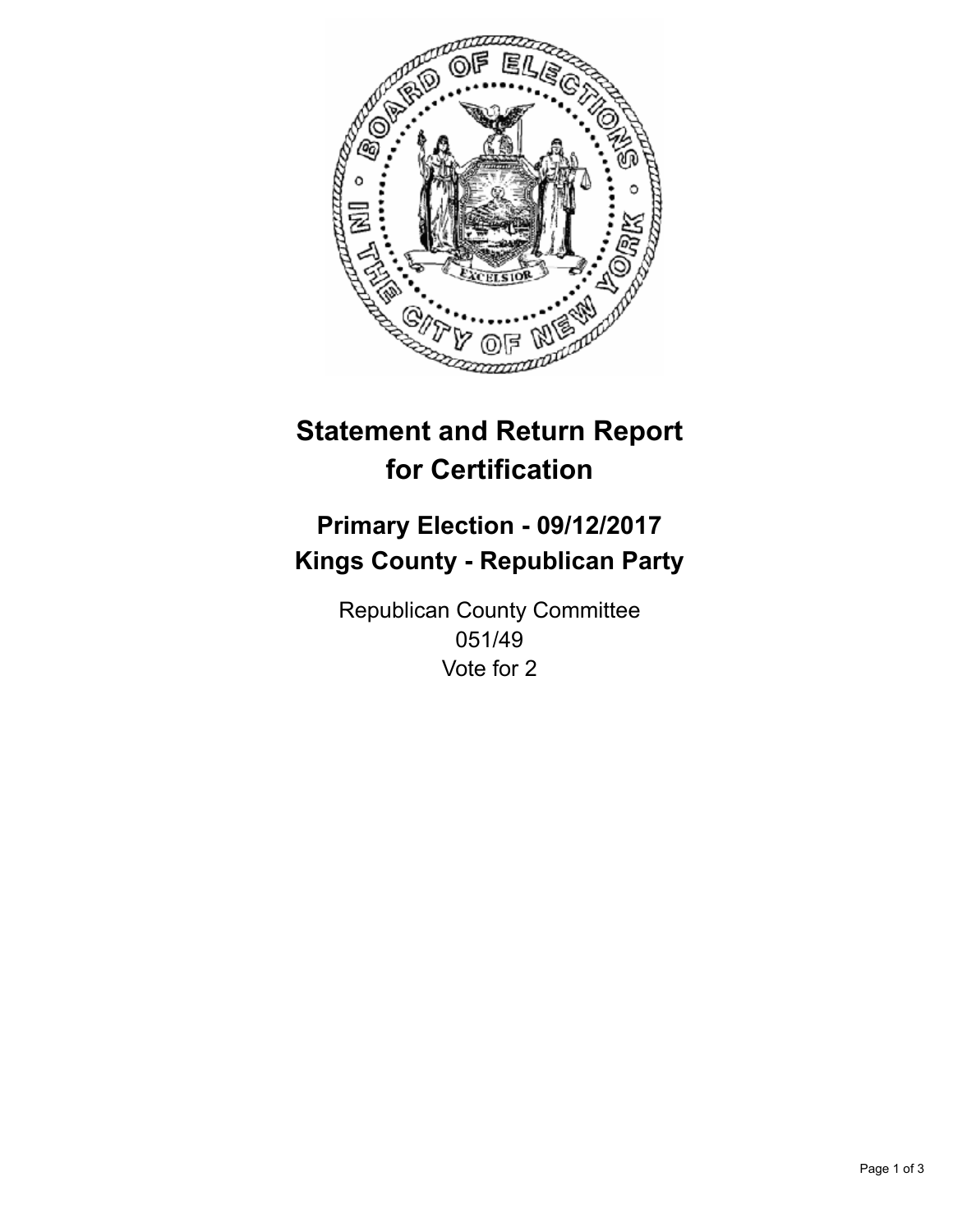

## **Assembly District 49**

| <b>PUBLIC COUNTER</b>                                    | 29       |
|----------------------------------------------------------|----------|
| <b>MANUALLY COUNTED EMERGENCY</b>                        | 0        |
| ABSENTEE / MILITARY                                      | 2        |
| AFFIDAVIT                                                | $\Omega$ |
| <b>Total Ballots</b>                                     | 31       |
| Less - Inapplicable Federal/Special Presidential Ballots | 0        |
| <b>Total Applicable Ballots</b>                          | 31       |
| ELIAS CARVALLO                                           | 4        |
| <b>JULETA AVETISYAN</b>                                  | 4        |
| ANTHONY J. FOTI                                          | 11       |
| <b>JANICE FOTI</b>                                       | 10       |
| <b>Total Votes</b>                                       | 29       |
| Unrecorded                                               | 33       |